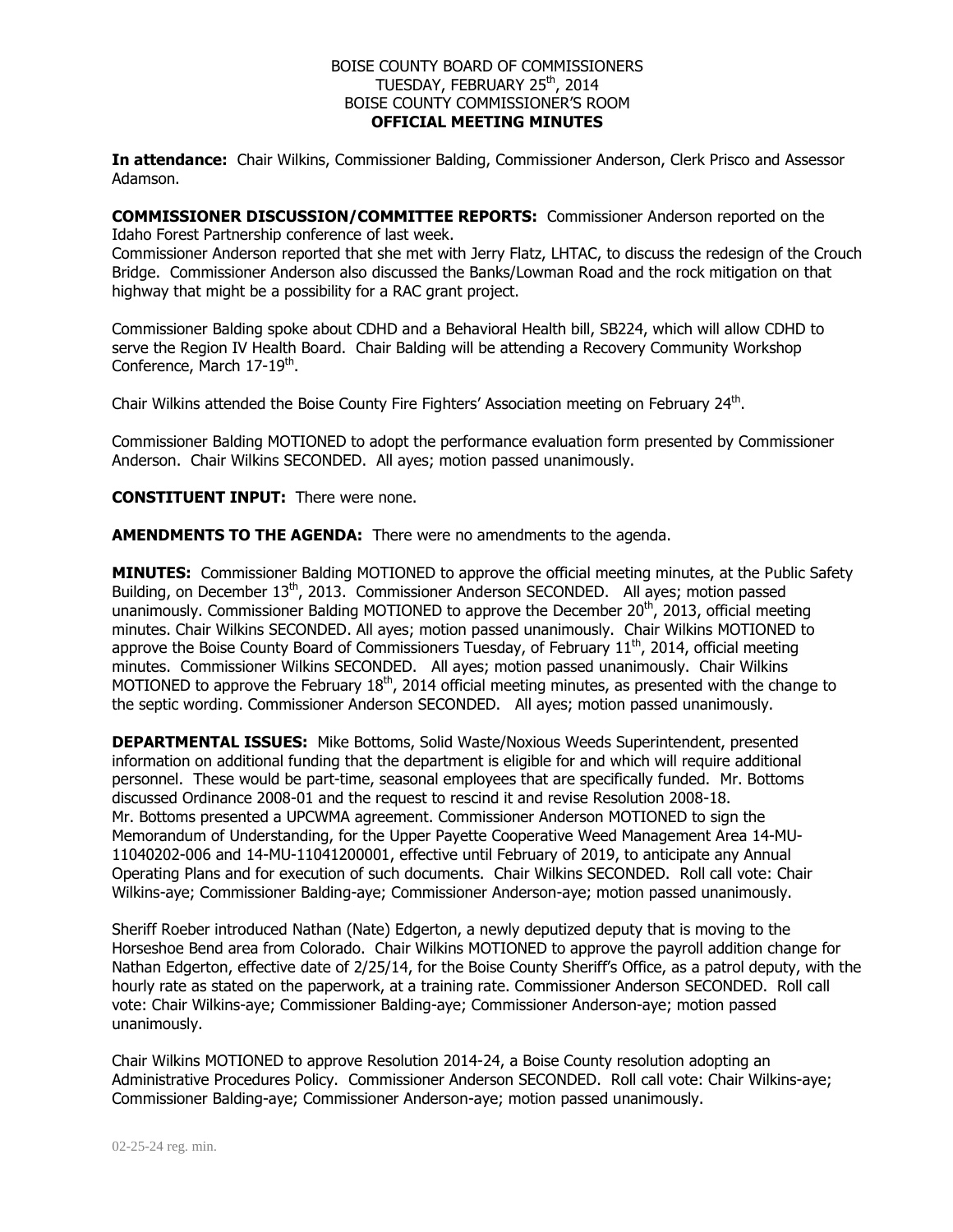Grant Hawk, Idaho City, updated the Board on legislation that is currently in the works that affects mining operations.

Assessor Adamson reported on current legislation.

**CONTRACTS/AGREEMENTS/GRANTS:** There were no contracts, agreements or grants.

**DEMAND WARRANTS:** Commissioner Wilkins MOTIONED to pay the demand warrant to Douglas Management, in the amount of \$500, for the lease of the Prosecutor's building. Commissioner Balding SECONDED. All ayes; motion passed unanimously.

**INDIGENT:** There were no indigent matters.

**PA ISSUES:** Prosecutor Gee discussed the vacation cap acknowledgment document that he had drafted. Chair Wilkins MOTIONED to go into executive session per I.C. 67-2345(1)(b), personnel issues. Commissioner Balding SECONDED. Roll call vote: Chair Wilkins-aye; Commissioner Balding-aye; Commissioner Anderson-aye; motion passed unanimously. Coming out of executive session, Chair Wilkins stated that the Sheriff was directed to work with the Clerk on an issue and that Prosecutor Gee had instructed to amend the executive session MOTION to include I.C. 67-2345(1)(d), records exempt from public disclosure.

**ADULT MISDEMEANOR PROBATION REPORT:** Wade Dishion, Dishion Enterprises, presented the Adult Misdemeanor Probation Report to the Board and provided them with a copy of the monthly "survey" for January, December, November and October.

**COMMUNITY JUSTICE:** Valerie Delyea, Community Justice Administrator and Jim Meliza, Juvenile Probation Officer, were present and reviewed statistical information with the Board. The most significant change from the prior year is the increase in percentage of "13 and under" age group that are in the Community Justice Juvenile Program (5% to 27%). Ms. Delyea presented information to the Board on the different programs that are maintained and administered within the Community Justice Department. Ms. Delyea reported the status of the renovation of the "Old Library Building" for Community Justice Department uses and stated that the remodel is complete.

**PLANNING & ZONING:** Rora Canody, P&Z Department, presented a fee waiver request, from the City of Crouch Mayor, Robert Powell, to the Board. The item was tabled for further investigation.

**BILLS:** Commissioner Anderson MOTIONED to approve the February 25<sup>th</sup> Claims Approval Reports for all Boise County funds, including East Boise County (Ambulance District) funds, in the amount of \$129,858.17, excluding the ITD snow plowing bill. Commissioner Balding SECONDED. Roll call vote: Chair Wilkins-aye; Commissioner Balding-aye; Commissioner Anderson-aye; motion passed unanimously.

| <b>General Fund</b>   | \$ | 10,569.11 | Solid Waste             |   | \$24,370.72 |
|-----------------------|----|-----------|-------------------------|---|-------------|
| Road & Bridge         | \$ | 23,875.29 | Weeds                   |   | 508.70      |
| Justice Fund          | S  | 21,092.16 | E911                    | S | 1,226.40    |
| <b>EBCA</b>           | S  | 4,850.89  | Snowmobile IC8-A        | S | 1,794.55    |
| <b>District Court</b> | \$ | 9,663.15  | Snowmobile GV8-B        | S | 273.19      |
| Indigent              | S  | 2,134.30  | <b>Sheriff's Vessel</b> | S | 120.00      |
| Jr. College Tuition   | \$ | 1,100.00  | 63-1305B/Bond Fund      |   | \$31,329.57 |
| Revaluation           | \$ | 1,017.79  |                         |   |             |

## **MISCELLANEOUS & CORRESPONDENCE:**

- Chair Wilkins MOTIONED to approve the Certificates of Residency/Affidavits for the following: M. Gonzalez-HSB, Blake-Hwy 21 area, Lanham, S. Lane, HSB and R. Gilbertson-GV. Commissioner Balding SECONDED. All ayes; motion passed unanimously.
- ID Wool Growers: Chair Wilkins read into the record, a letter requesting the Commission's approval of the appointment of Mr. Steve Dobson as the Boise County